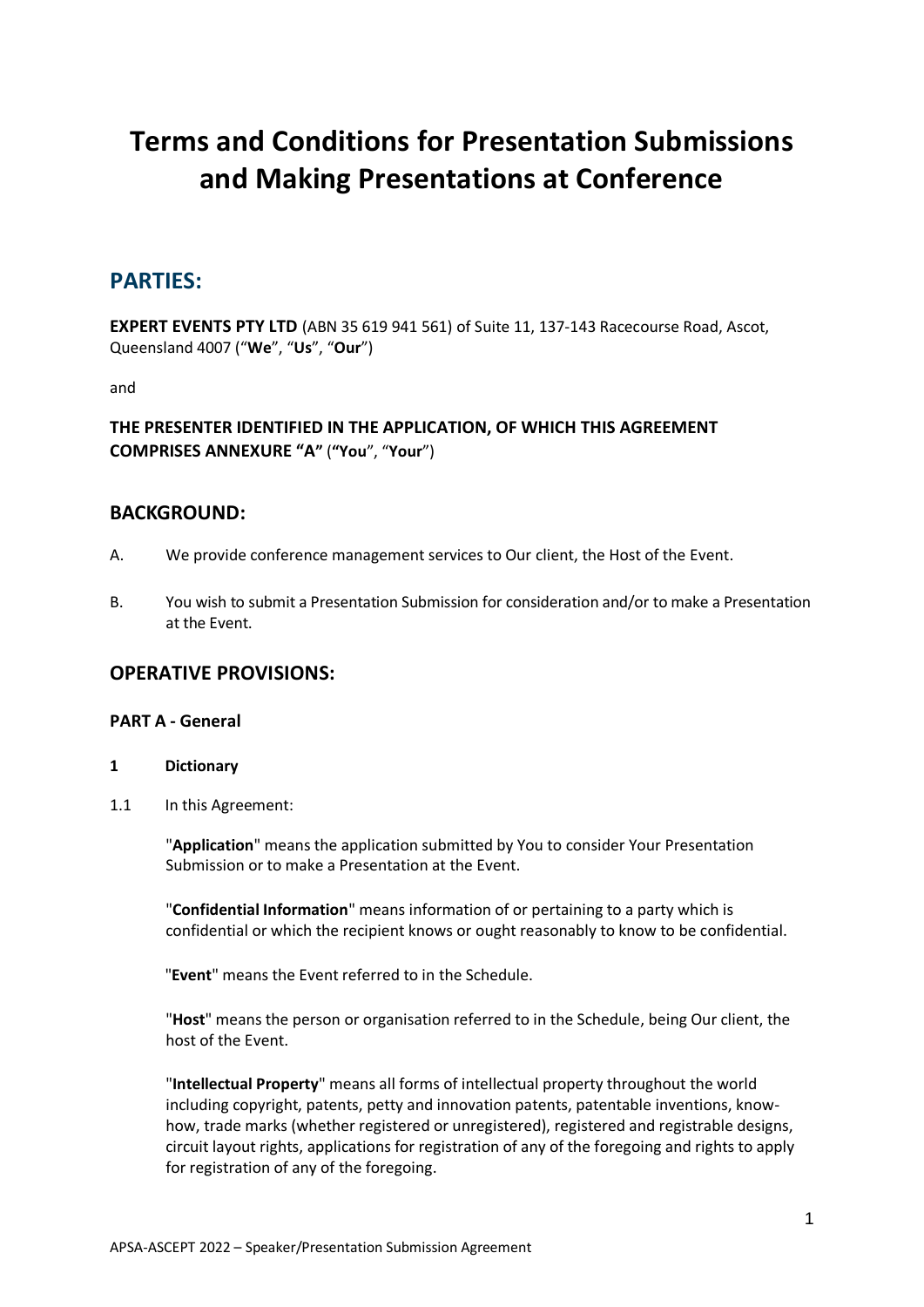"**person**" includes a natural person, a company, a body corporate or other legal entity.

"**Presentation**" means a speech or other presentation made or performed or to be made or performed by You (and/or a co-author) at or for the Event, whether in open session, workshop, round table, by poster or by other means.

"**Presentation Materials**" means a paper, summary, hand-out, poster, power-point, video or other written or visual material supplied by You as an accompaniment to Your Presentation.

"**Presentation Submission**" means an abstract, synopsis, paper, expression of interest, summary, or outline of Your proposed Presentation, as submitted by You.

"**Your Principal**" means Your employer or any person whom You represent, or who has any legal rights (including but not limited to Intellectual Property rights and rights of confidentiality) in the content of a Presentation Submission, Presentation or Presentation Materials.

### **2 We are an agent of the Host**

- 2.1 We enter into this agreement not in Our own capacity, but as agent for and on behalf of the Host, to the intent that:
	- (a) this Agreement forms a contract between You and the Host;
	- (b) all obligations, rights and remedies under this agreement that are expressed to be Ours, are obligations, rights and remedies of the Host. Express references to the Host in some provisions of this agreement does not imply that other provisions, that do not contain such a reference, are not for the benefit of the Host;
	- (c) performance of obligations under this agreement by Us is deemed to be performance of obligations by the Host; and
	- (d) to the extent that this agreement confers a benefit, right or remedy on the Host, it is further intended that We shall also have the benefit of and the right to exercise or enforce that right or remedy for and on behalf of the Host and also for Us.

### **3 Your co-authors, Principals, etc**

- 3.1 If Your Presentation Submission and/or Presentation is written or created by You and a coauthor, You agree that You enter into this agreement on Your own behalf and on behalf of any such co-author and You warrant that You have the express written authority of each coauthor to do so. On Our request, You must:
	- (a) provide a copy of such written authority; and/or
	- (b) procure that Your co-author signs or otherwise expressly agrees to this agreement.
- 3.2 If You submit a Presentation Submission, Presentation Materials or make a Presentation in Your capacity as an employee or contractor of Your Principal, You agree that You enter into this agreement on behalf of Your Principal, to the effect that Your Principal is also bound by the terms of this agreement. You also warrant that You have the express written authority of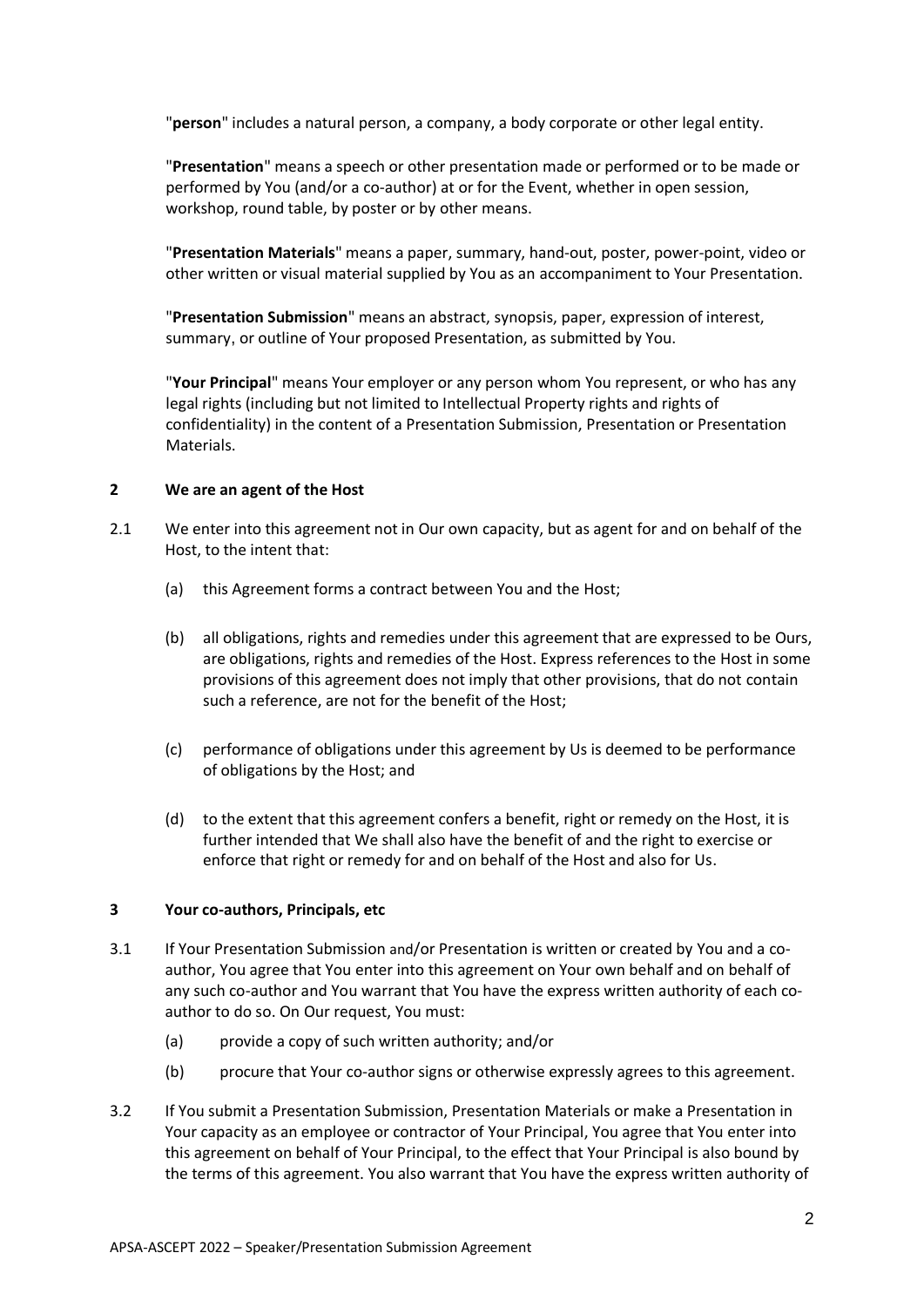Your Principal to enter into this agreement on behalf of Your Principal. On Our request You must:

- (a) provide a copy of such written authority; and/or
- (b) procure that Your employer/principal signs or otherwise expressly agrees to this agreement.

## **4 We will consider Your Presentation Submission**

- 4.1 We will consider, in good faith:
	- (a) Your Application and Presentation Submission at the Event;
	- (b) whether to invite You to make a Presentation at the Event,

and You agree that this constitutes valuable consideration in exchange for Your agreement to these terms and conditions.

## **5 No Fees; Agreed Disbursements**

5.1 Unless We otherwise expressly agree(s) in writing, You accept and agree that You, any coauthor and any Principal, as the case may be, will not receive payment of any kind, including any fee or reimbursement of expenses, for submission of a Presentation Submission or for the making of a Presentation.

## **6 Our absolute discretion to accept Your submission or invite You to make a Presentation and delegate registration**

- 6.1 If You submit a Presentation Submission or a proposal to make a Presentation, We will determine, in Our absolute discretion, the format in which it is to be delivered at the Event.
- 6.2 If We accept Your Presentation Submission, You must also register as a delegate, accept the applicable delegate registration terms and conditions, and pay the applicable attendance fee for the Event, regardless of the format of your presentation.
- 6.3 This agreement is not exclusive to You in any respect. We may, in Our absolute discretion, accept presentation submissions and invite presentations which are similar to, or which address similar content to that contained in Your Presentation Submission.

## **7 Variation and cancellation**

7.1 We are entitled to vary or cancel the Event in Our sole discretion. If the Event is varied or cancelled and Your Presentation Submission is not displayed or You are unable to make Your Presentation at the Event, neither We nor the Host have/has any liability to You whatsoever for any costs or losses You incur, including but not limited to transportation or accommodation costs. We recommend that You consider making accommodation and transport arrangements that permit variation or cancellation with appropriate refunds. We further recommend that You obtain insurance that will reimburse You accommodation and transport costs in the event of cancellation.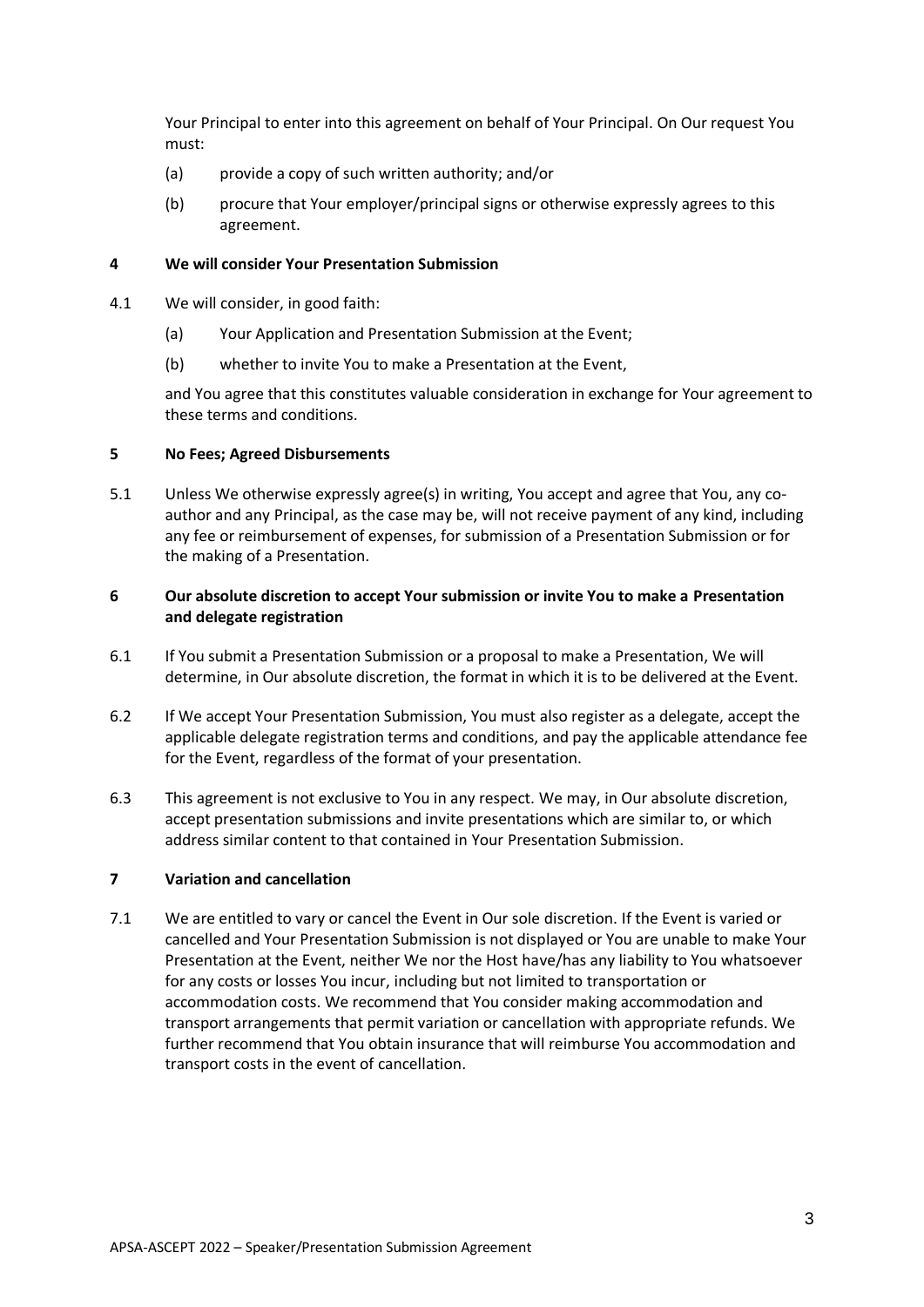### **8 Confidential Information and privacy**

- 8.1 Subject to the provisions of this agreement, the parties agree to hold in confidence and refrain from disclosure to third parties Confidential Information of the other party and to take reasonable precautions to prevent third parties from gaining unauthorised access to it.
- 8.2 You agree that at all times, in connection with the Event:
	- (a) You must comply with the Australian Privacy Principles contained in the *Privacy Act 1998 (Cth)* (the "Privacy Act");
	- (b) You have received Our privacy collection statement, a copy of which can be found at *<https://www.asceptasm.com/2022-asm/privacy-statement/>*
	- (c) You must comply with Our privacy policy, a copy of which can be found at *<https://www.expertevents.com.au/privacy-policy/>*
	- (d) You must not disclose personal information (as defined in Privacy Act) of Our staff, contractors or (if applicable) of any attendee or other participant in the Event, to any third party.
- 8.3 Unless You are invited to make a Presentation, Your Presentation Submission will not be disclosed to any person other than to Our staff, to the Host and to the members of the Host's Event programme and organising committees. You acknowledge and agree that the Host's programme and organising committees may have members who are not employees of the Host.

### **9 General warranties**

- 9.1 You warrant and agree that the information submitted in Your Application is true and correct in all respects.
- 9.2 You warrant and agree that Your Presentation Submission, Presentation and all Presentation Materials will:
	- (a) be ethically and honestly prepared and, if based on research or trials, that such research and trials were ethically and honestly conducted;
	- (b) not be defamatory or breach any person's rights of confidentiality, privacy, or other legal rights;
	- (c) not be misleading or deceptive in any respect; and/or.
	- (d) not have content that is offensive or that brings Us, Our Client or the Event into disrepute.
- 9.3 You agree that any Presentation must be fairly based on, and consistent with, Your Presentation Submission or proposal to Us, and with Presentation Materials You provide.

### **10 Intellectual Property**

- 10.1 Without limiting clause 9, You warrant and agree that Your Presentation Submission, Presentation and all Presentation Materials:
	- (a) are and will be Your original work (and the original work of any co-author) and will not be copied from the work of, or infringe the Intellectual Property rights of any person; and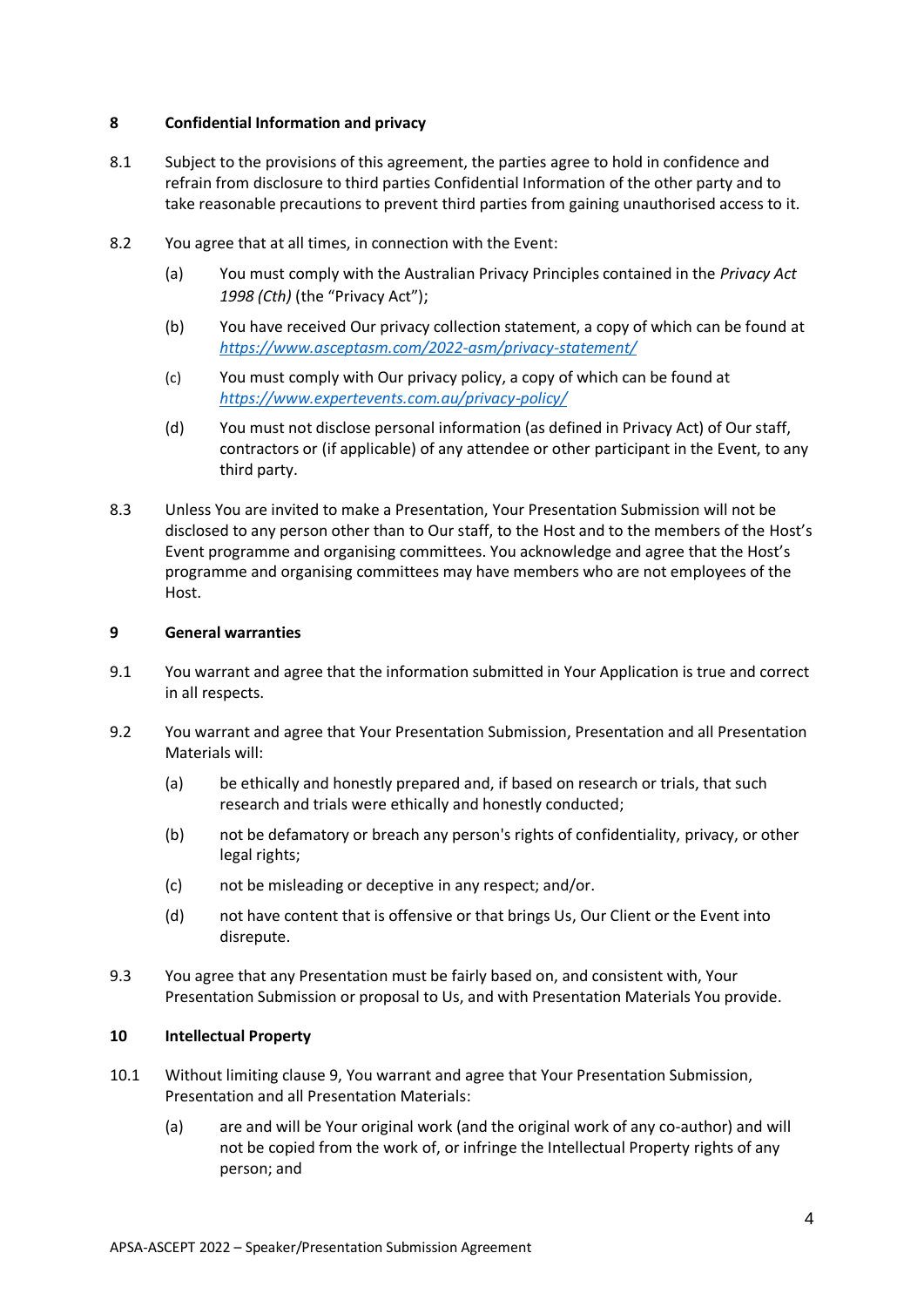- (b) do not breach any duty of confidentiality or contractual obligation that You may have to any person, or any Intellectual Property or confidentiality policy of Your Principal (if applicable).
- 10.2 We acknowledge and agree that, subject to clause 10.1 and the terms and conditions of this agreement, You (and, if applicable, Your co-author, or Principal) remain the owner of the copyright and other Intellectual Property rights in the content of Your Presentation Submission.
- 10.3 We may ask You to authorise Us and Our Client to make recordings of Your Presentation, and to reproduce it and re-publish it.

#### **11 Notices**

11.1 Notices must be sent to Us at the email address specified in the Schedule or such other address We may notify You other, in writing, from time to time. A notice to Us also constitutes a notice to the Host. A notice to You must be sent to the email address You provide when You submit a Presentation Submission, or such other email address as You may advise from time to time. A notice sent by email is served at the time of sending, unless the sender receives an automated notification from its email service provider or from the other party that the email was not sent or received.

#### **12 Governing Law**

12.1 This agreement is governed by the law s in force in Queensland, Australia and the parties submit to the non-exclusive jurisdiction of the courts of that place.

#### **SCHEDULE**

#### **HOST**

| Name: | Australasia Pharmaceutical Science Association (APSA)                                           |
|-------|-------------------------------------------------------------------------------------------------|
|       | Australasian Society of Clinical and Experimental Pharmacologists<br>and Toxicologists (ASCEPT) |
| ABN:  | 87 544 003 722                                                                                  |

#### **EVENT:**

| Name:                  | APSA-ASCEPT 2022 Joint Conference |
|------------------------|-----------------------------------|
| Proposed date(s)       | 29 November – 2 December 2022     |
| <b>Proposed venue:</b> | Crown Perth                       |